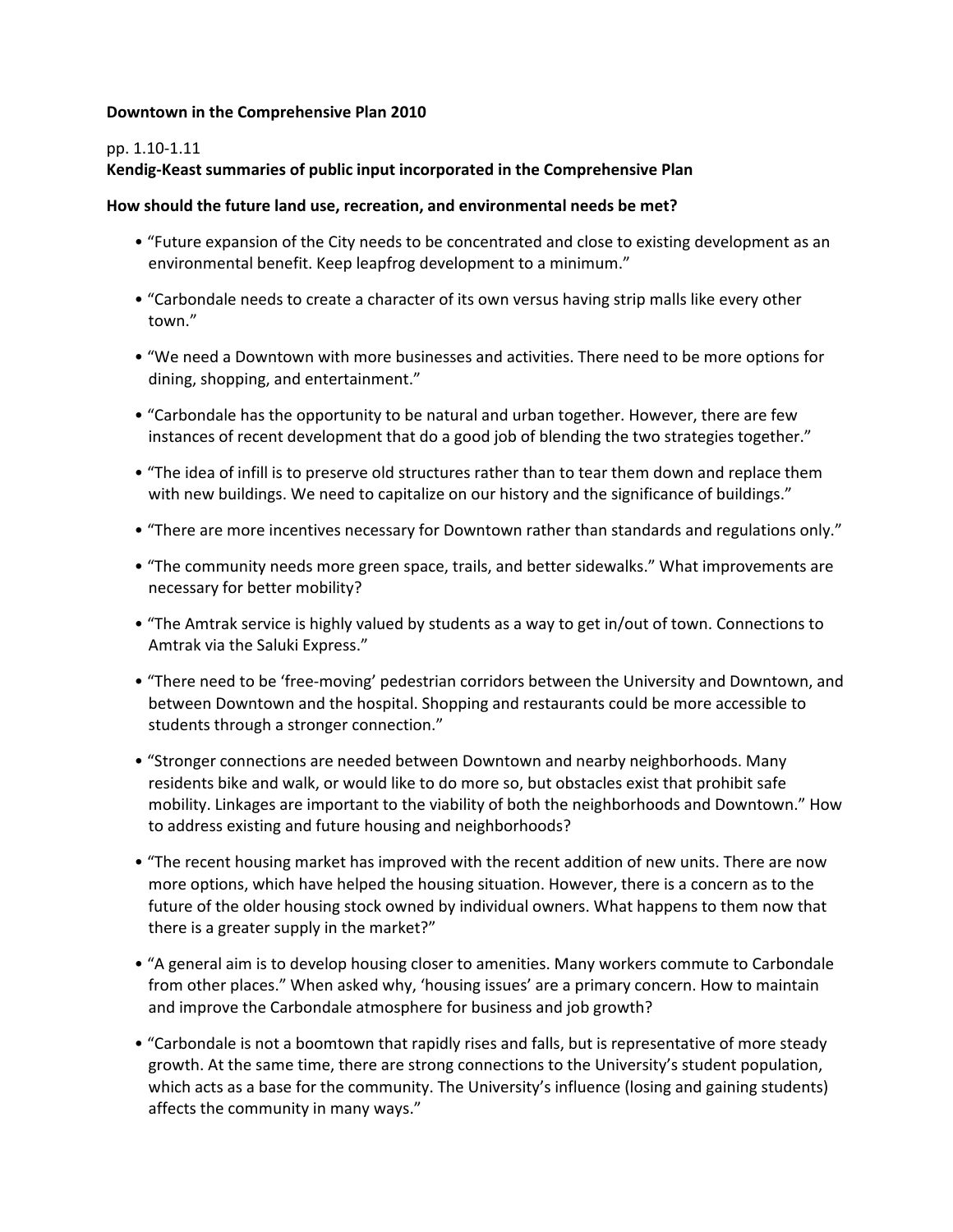- "The 'brain drain' issue is real and there is a need to introduce students to the opportunities available in the region before they leave for other areas."
- "We must continue to think regionally and act locally. There is much strength in the larger region, within 50 miles. We must continue to work together through the Southern Illinois Leadership Group and others."
- "Our natural environment is a major attraction to this area. This must be preserved and protected if it is to remain an asset."
- "Economic development opportunities were viewed to be in the medical field as well as retirees (aging as an asset). However, senior services and mobility concerns loom as potential issues."
- "Economic development potential exists both on the airport property as well as adjacent sites." p. 1.14 Downtown
- To emphasize public and private improvements that help establish Downtown as a focal point for all Carbondale's citizens.
- To maintain the character of the Downtown while continuing to serve a variety of local markets.

#### **VISION section. 1.15**

Carbondale will be home to one of the most vibrant downtowns in the region with many cultural activities, art studios and entertainment venues. In addition, the downtown will provide a variety of retail services, professional uses, and restaurants that attract residents at all times throughout the day. The availability and large variety of desirable student housing options, coupled with the University's many educational, research, and sports opportunities, will attract an increasing number of students.

#### **GOALS section. 2.2**

Develop and redevelop Downtown to become a local and regional destination of culture, entertainment, and community gathering.

#### **Focus Area 2.3: Downtown Renaissance**

- Strategy 1: Strengthen Downtown as a viable place to conduct business.
- Strategy 2: Position Downtown as a unique local and regional destination.
- Strategy 3: Re-establish the traditional urban character of Downtown.
- Strategy 4: Improve connections to, through, and within Downtown and its surrounding neighborhoods.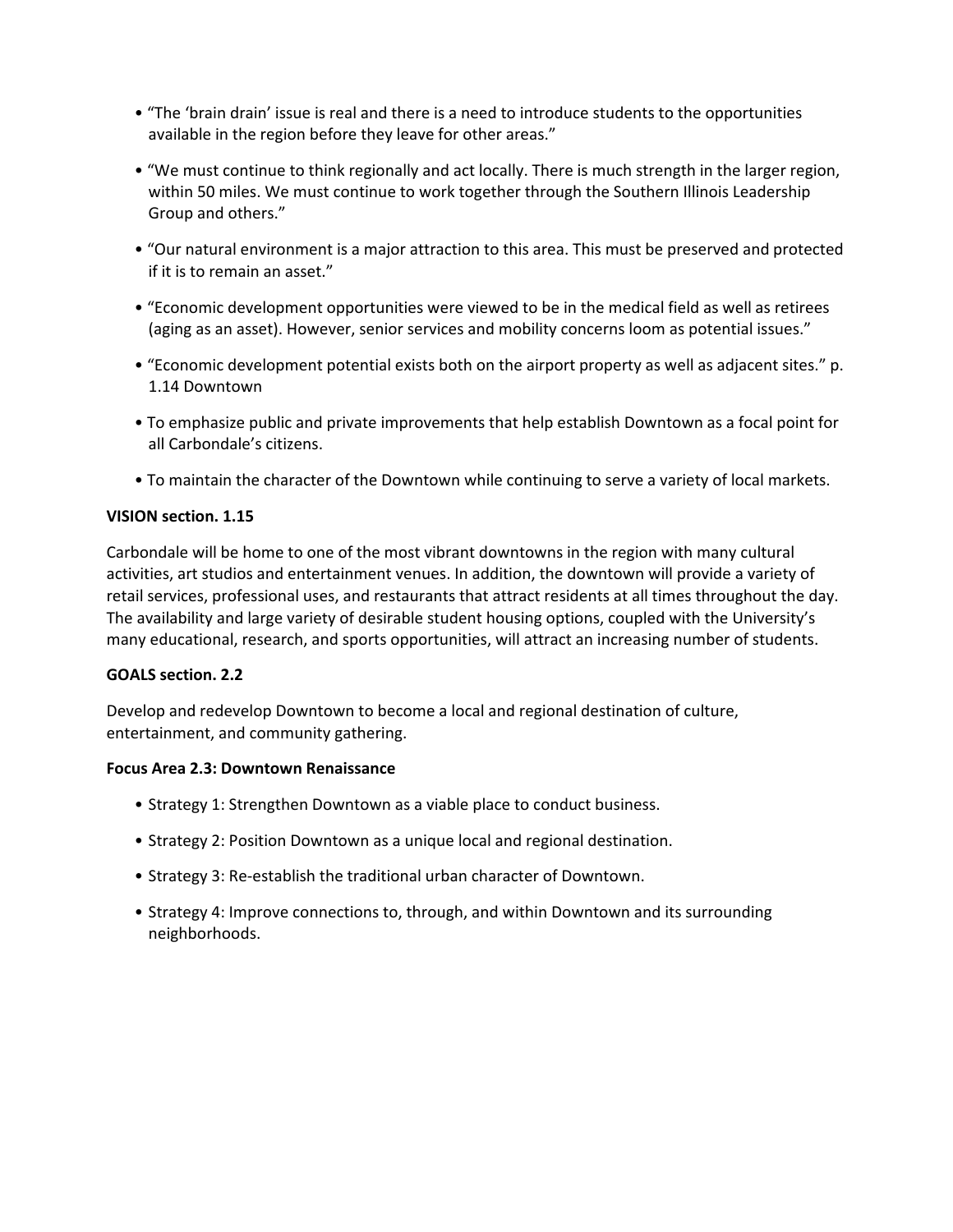### p. 2.11 **Parks**

Another example of a park improvement that might involve the City, would be the addition of a park in the Downtown area. While this park may only involve City planning and guidance, it will still need to be a group effort from start to finish. While it was noted that the City has established a number of Plazas in the Downtown, it is lacking a traditional park for young families to gather and socialize. While the Town Square Pavilion serves as a focal point for the community and provides a venue for public events, a Downtown park could provide a greater variety of options. In addition, a skateboard park could provide another gathering spot for local youth, though a location Downtown may not be the best option. There has also been public support for a dog park in Carbondale. While many residents are able to utilize the existing parks for dog walking purposes, they do not have a dedicated dog area. A dog park should be considered in any future park improvement plans.

# p. 2.25-2.32 **Focus Area 2.3 - Downtown Renaissance**

Downtown Carbondale was once the center of commerce and community activity. As in City centers across the country, the focus of Downtown has shifted away from its central retail activity to more offices, services, and government. The transition of Downtown has occurred over many years and is the result, among others, of the following key factors:

- An increased reliance on the automobile establishing a market for auto-oriented strip shopping centers and malls. This draws retail out of the core of the city and to the fringe of the community.
- The emergence of big box stores attracting fast food restaurants and small retailers to nearby sites away from Downtown.
- Specifically in Carbondale, perhaps the most significant influences were the Federal (U.S. 51) and State (IL 13) highway improvements creating one-way pairs through Downtown. This had the effect of increasing traffic and speeds and, in turn, deteriorating the pedestrian environment. (see Figure 2.11, Downtown Character).

Before the roadway widening and traffic improvements, Downtown had more of an urban character. Remnants of this pattern remain today, made visible by pedestrian-scaled block frontages along Illinois Avenue, on-street parking rather than large off-street surface parking lots, and mostly hidden rear parking and loading areas. While foot traffic remains, it is much less than it once was and less than what is most desired.

The major street projects have served to break the direct connections to the University and each of the nearby neighborhoods. This is due to major at-grade street crossings, deteriorating or missing sidewalks, and interruptions of pedestrian ways by driveways and parking lots. This has broken the ties and the natural synergies that underpin a sense of place and are common among successful downtowns.

There are great opportunities to repurpose Downtown. This is to say that it will not be what it once was, but it may be re-established as a destination for culture, entertainment, and community gathering, with a healthy compliment of local shops and eateries. Doing so will require a commitment to restore the market attraction and redesign the environment and reintroduce an urban fabric. This means a combination of economic initiatives and physical improvements to create a business-friendly environment that is both accessible and walkable.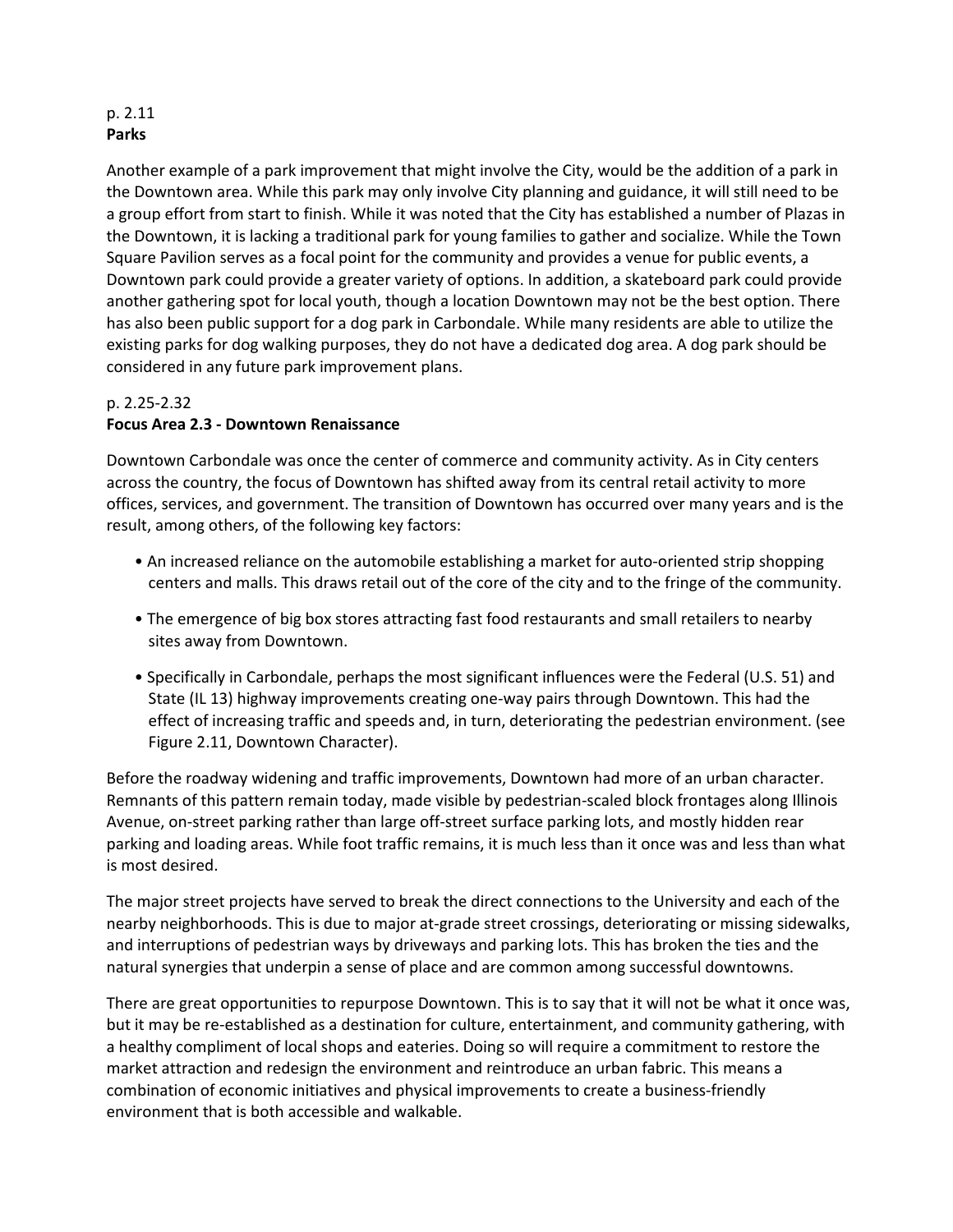A recent amendment to the zoning code now takes a step to preserve the streetscape and urban character. The Primary Business (BPR) district is intended to "protect the community created values by: encouraging uses serving primarily pedestrian oriented traffic; discouraging uses requiring large areas of land in proportion to pedestrian traffic generated; and encouraging intensive use of land." This element of the zoning code advances several concepts that promote quality design; yet, there are additional changes to better equip the district to forge the desired character. An appropriate mix of uses is essential, including vertically integrated residential over retail uses, as well as higher-intensity attached-living integrated within or on the immediate fringes of Downtown. Moreover, the boundaries of the Downtown may warrant realignment and expansion.

The "community created values" generally articulated by residents and stakeholders through the initial public involvement process included, among others, the following statements regarding Downtown:

- "Downtown needs to be turned inside out and made more walkable and attractive to students."
- "There need to be "free-moving" pedestrian corridors between the University and Downtown and within Downtown. Shopping and restaurants could be more accessible to students through a stronger connection."
- "We need a Downtown with more businesses and activities. There need to be more options for dining, shopping, and entertainment."
- "Carbondale's Downtown needs a defined "district" and a single identity. Downtown needs to serve students, as well as the whole community."
- "Downtown needs outdoor spaces together with a multitude of other activities and things to do. These spaces must be accessible and attractive.."

Therefore, it is apparent that the community seeks a renaissance of Downtown. The vision of Downtown and the general recommendations are expressed by this Plan.

## **Strategy 1: Strengthen Downtown as a viable place to conduct business. Rationale**

Presently, Downtown does not have an identity as a cohesive district. Rather, it has evolved as a collection of individual businesses without a strong synergy. As the renaissance of Downtown is initiated, the impediments for locating and operating long-standing and stable, economically viable businesses must be overcome. After all, there are many other possible choices that may offer better appeal for locating a business. There must be a reason for deliberately choosing Downtown, whether it is the dynamic of the University, hospital, or nearby neighborhoods; a draw to the heart and history of Carbondale; or attractive incentives. Other barriers may include land or lease rates, available floor space, obsolete buildings and code compliance issues, or access and parking, among others.

### *Actions and Initiatives*

- *a. Leverage the Enterprise Zone to create incentive packages to attract the identified target*  businesses to locate, or relocate within Downtown.
- *b.* Continue to provide grants through the Downtown Façade Improvement Fund, as well as the grants offered through Carbondale Main Street including the Facade with Signage Grant, Architectural Design Assistance Grant, and Rear Entrance/Alleyway Grant. Seek sources of funding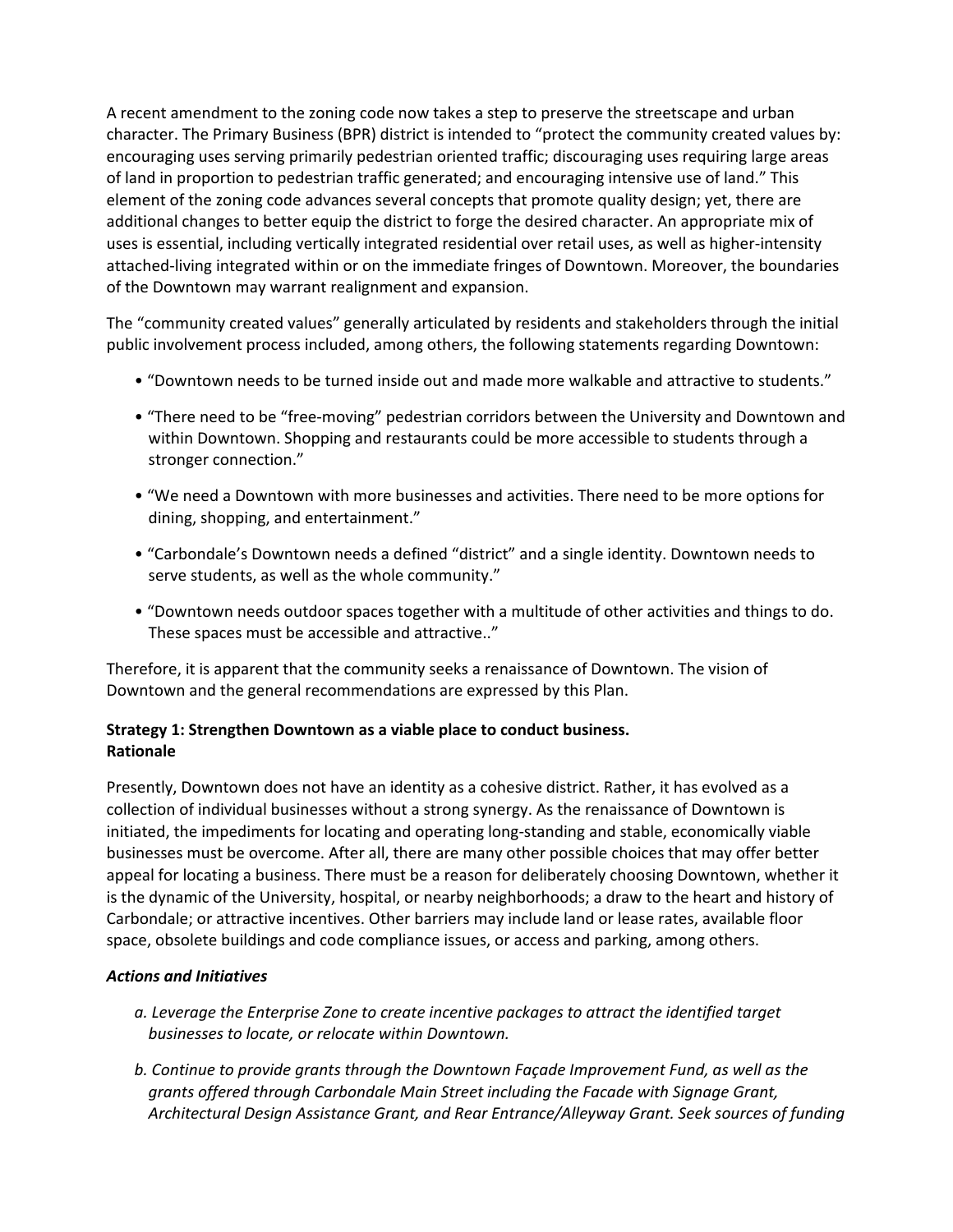*through foundations, fundraisers, or state-sponsored programs to increase these and potential other grant amounts.*

- *c. Seek tools and financing mechanisms to increase the amount of incentive that is available in Downtown, with a particular focus on those businesses interested in the adaptive reuse of existing buildings.*
- *d. Consider forming a new tax increment financing (TIF) district or expand the existing district(see Insert Six). The funds generated by the district may help reduce the extra cost and risk that private* development may face in Downtown, which may make it more competitive relative to locations *outside of the district. These funds may also be used for improvement projects that provide direct benefit to the district.*
- *e. Consider forming a Business Improvement District (BID) to organize Downtown businesses and for*  the purpose of funding improvements to the district's public realm. The BID would also oversee *the management of the district and address issues of common concern to district owners.*
- *f. Review and make warranted changes to the permitted use types within the BPR, Primary Business,*  district. Reconsider some of the currently permitted uses such as drive through services, repair services, and automotive sales and service. Integrate height and floor area incentives into the *requlations for placing non-retail businesses on the second floor or above.*
- *g. Collaborate with Memorial Hospital to establish a plan for their long-term expansion, as well as*  other associated medical offices and service-related uses. This plan should be an integral part of *the Downtown master plan and carefully designed so as to complement one another.*
- *h.* Encourage shoppers to patronize Downtown businesses through a buy-local campaign.
- *i.* Incorporate nighttime shopping events and programming that can bring life to Downtown after *5:00* p.m., thereby encouraging a vibrant "24/7" nightlife. This type of activity will be particularly *attractive to students and young adults and families who seek such amenities and cultural attractions in their community.*

## **Strategy 2: Position Downtown as a unique local and regional destination. Rationale**

The circumstances of Downtown have changed dramatically over the years. The nature of business has shifted away from its traditional primary retail role to one of government, institutions, and offices, combined with a lesser amount of retail services. Since the retail focus has moved to the primary corridors, particularly in East Carbondale, Downtown must create a new identity that is solely unique to the community and region. It must position itself so as not to compete for the typical retail outlets, instead targeting a niche market with an orientation toward culture, entertainment, and community gathering. This will naturally attract complimentary retail uses such as restaurants, coffee shops, and unique local retailers.

Given its central location among the City's well established neighborhoods and its proximity to the University, Downtown is well-situated to cater both to residents and students, as well as regional visitors and tourists. The nature of businesses and the types of activities and attractions must appeal to all sectors.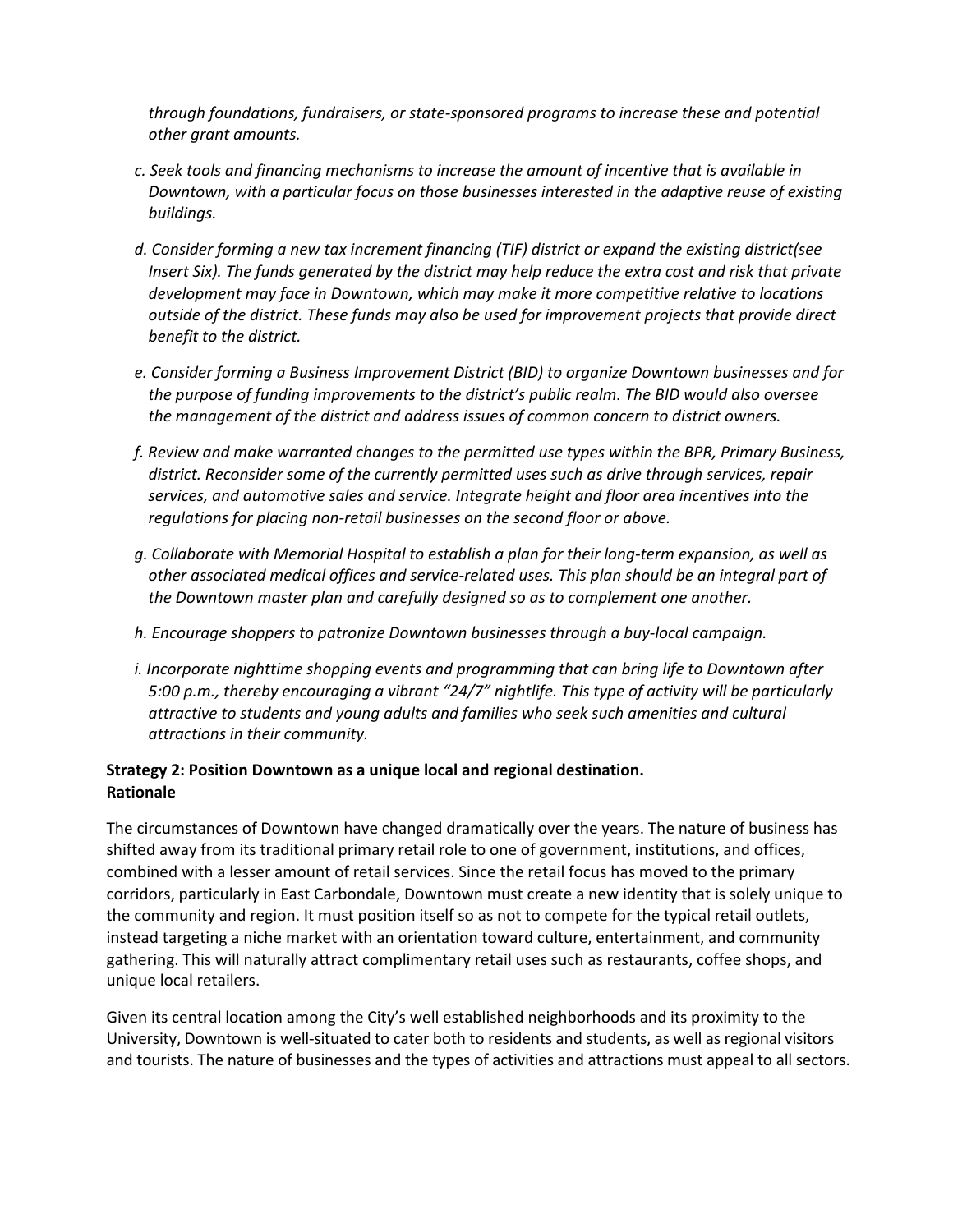#### *Actions and Initiatives*

- *a. Perform a study to define the market potential of Downtown as to its regional economic capture,*  saleable/leasable square footage, and likely rate of absorption. Identify the range and preferred *mixture* of use types, along with a retention and attraction strategy and target marketing approach.
- *b.* Solicit professional assistance in developing a brand identity for Downtown. This could include an *advertising campaign and production of related media materials.*
- *c. Through the course of the recommended master plan, identify a design theme for the Downtown*  district. This may include parameters of architecture, signage, lighting, streetscaping, and public art and amenities. The theme should allow *individual* expression while ensuring a semblance of *design cohesiveness.*
- d. Prepare a multi-year implementation program to initiate the recommended strategies and *improvements of the master plan and market, branding, and design studies. The program should outline implementation authorities and responsibilities, specific timelines, and the methods and means of funding for each individual project.*
- e. Based upon the design theme and branding studies, create new street signage that is unique for *the Downtown district.*
- *f. Design and install distinct monuments and gateway treatments at the primary entries to the Downtown district, along with unifying design elements like vegetated walls, decorative lighting, street and sidewalk patterns, and other unique design treatments.*
- *g. Develop a public art program for Downtown that compliments the city-wide program. The program should implement the master plan recommendations as to the locations of art installations and the parameters of thematic design.*

### **Strategy 3: Re-establish the traditional urban character of Downtown. Rationale**

Over time, the pattern of buildings and parking lots has dramatically shifted the character of Downtown from an urban to an auto-urban character. This is caused by the placement of buildings relative to the street and the percent of highly valued Downtown property that is devoted to surface parking and accessways. As a result, the pedestrian orientation of Downtown has declined in favor of the automobile. If the City is to re-establish Downtown as a destination and seize its economic opportunities, it should reconsider the form and design of development and specifically how parking is handled and treated. Actions and Initiatives

- a. Prepare a Downtown master plan that is of sufficient detail to result in a regulating plan that *illustrates the intended arrangement and form of development. This would include general lot* and block arrangements, typical building footprints to reflect general character and scale, public spaces, and contextual relationships with existing uses and adjacent properties (see Figure 2.12, *Downtown Urban Enhancement Concept, page 2.30).*
- *b.* Utilize the Downtown plan to amend the BPR, Primary Business, district to specify allowable parking configurations, such as mid-block only lots, as well as building form standards including *building massing, height, building placement, allowable frontage types and conditions, and*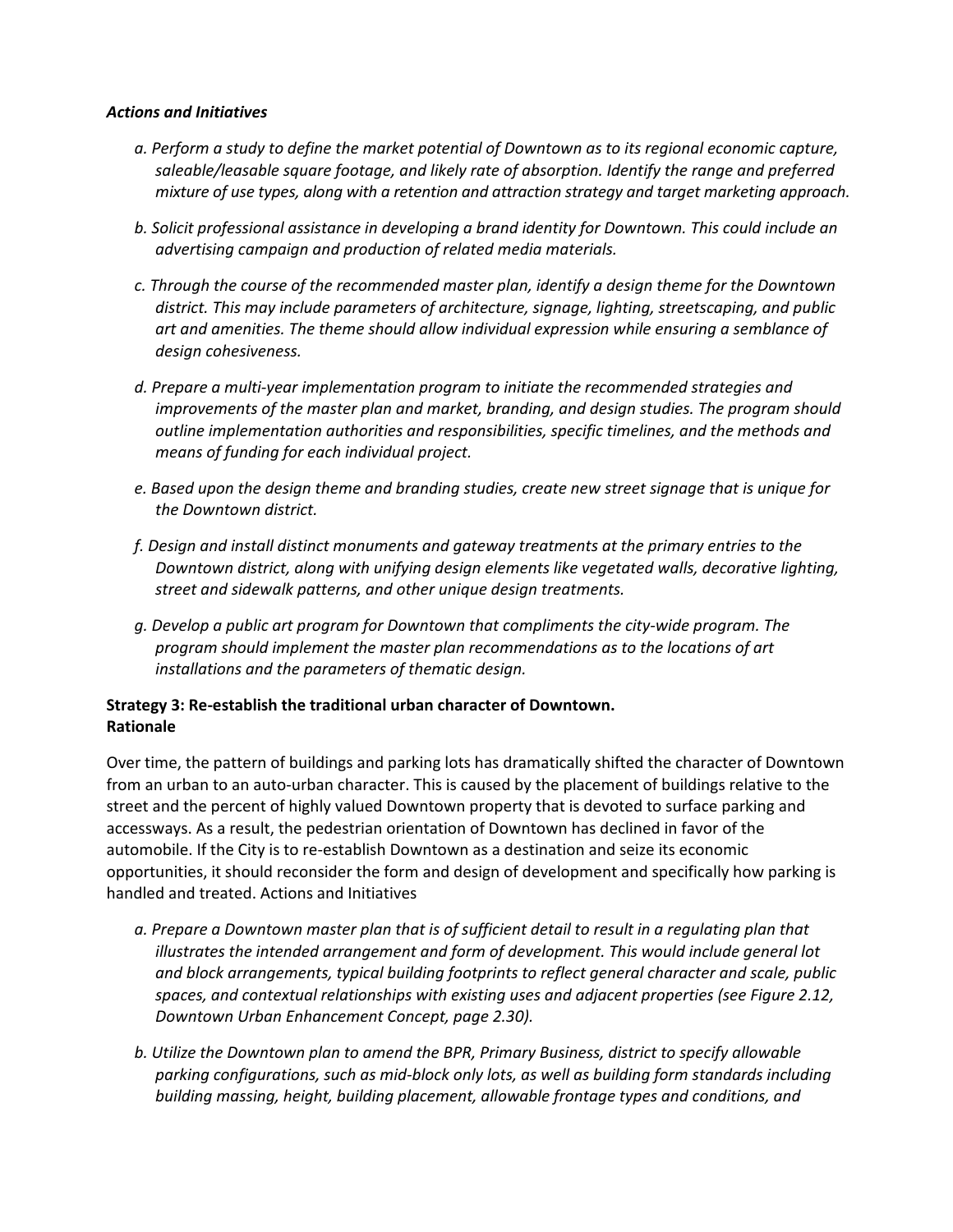*allowable* encroachments. The use of such standards may allow more general use types with a *greater emphasis placed on design.*

- *c. Integrate into the BPR, Primary Business, district floor area bonuses for vertical mixed use buildings, shared and/or structured parking, and LEED certified buildings. Also consider allowances and incentives for first floor retail and entertainment uses with upper floor office, institutional, and residential uses.*
- *d. Include attached residential dwellings as a special use within the BPR, Primary Business, district.*  Additionally, consider rezoning the fringes of Downtown for more intensive urban residential uses. This may include housing for mature residents as a means for increasing the Downtown population while offering convenient access to community services and University activities.
- *e.* In the interim, before the master plan and regulating plan are prepared, amend the BPR, Primary Business, district to require a site design study to evaluate alternative siting and configurations of parking, subject to the review and recommendation of a Downtown Advisory Board.
- *f. Appoint a Downtown Advisory Board for the purpose of overseeing the master plan process and to*  review and consider the appropriateness of development and redevelopment projects. The Board should include representatives of the Planning Commission, Preservation Commission, and Carbondale Main Street, as well as Downtown business and property owners and a design professional.
- *g. Develop design standards to guide the construction of new and improvement of existing buildings*  to ensure compatibility of the architecture and cohesiveness with the historic integrity of Downtown.
- *h.* Conduct a Downtown parking study to evaluate the existing and planned use types2 and their *respective space requirements. Utilize the findings to determine the options to provide adequate parking. Study the alternatives and feasibility of public versus private and surface versus structured parking.*

# **Strategy 4: Improve connections to, through, and within Downtown and its surrounding neighborhoods.**

# **Rationale**

While there are existing street connections from the surrounding neighborhoods to Downtown, many of them lack adequate sidewalks and street crossings. Also, due to the current design, speeds, and volumes of traffic on U.S. 51/University Ave/Illinois Ave and IL 13/Main Street/Walnut Street, there are significant barriers of access for pedestrians and bicyclists. Therefore, to aid in the success of Downtown, there must be improved linkages that are both direct and safe. Additionally, the existing rights-of-way need to become complete streets, meaning they are redesigned to better serve pedestrians, bicyclists, and transit vehicles. These improvements are particularly warranted in Downtown as its function and character are intended to be pedestrian-oriented.

### **Actions and Initiatives**

*a. Collaborate with the Illinois Department of Transportation (IDOT) to identify alternatives and seek*  new solutions to improve the street cross-sections, pedestrian crossings, and streetscapes along U.S. 51 and IL 13. Also, coordinate with them in reviewing the Thoroughfare Plan (see Chapter 3, *Community*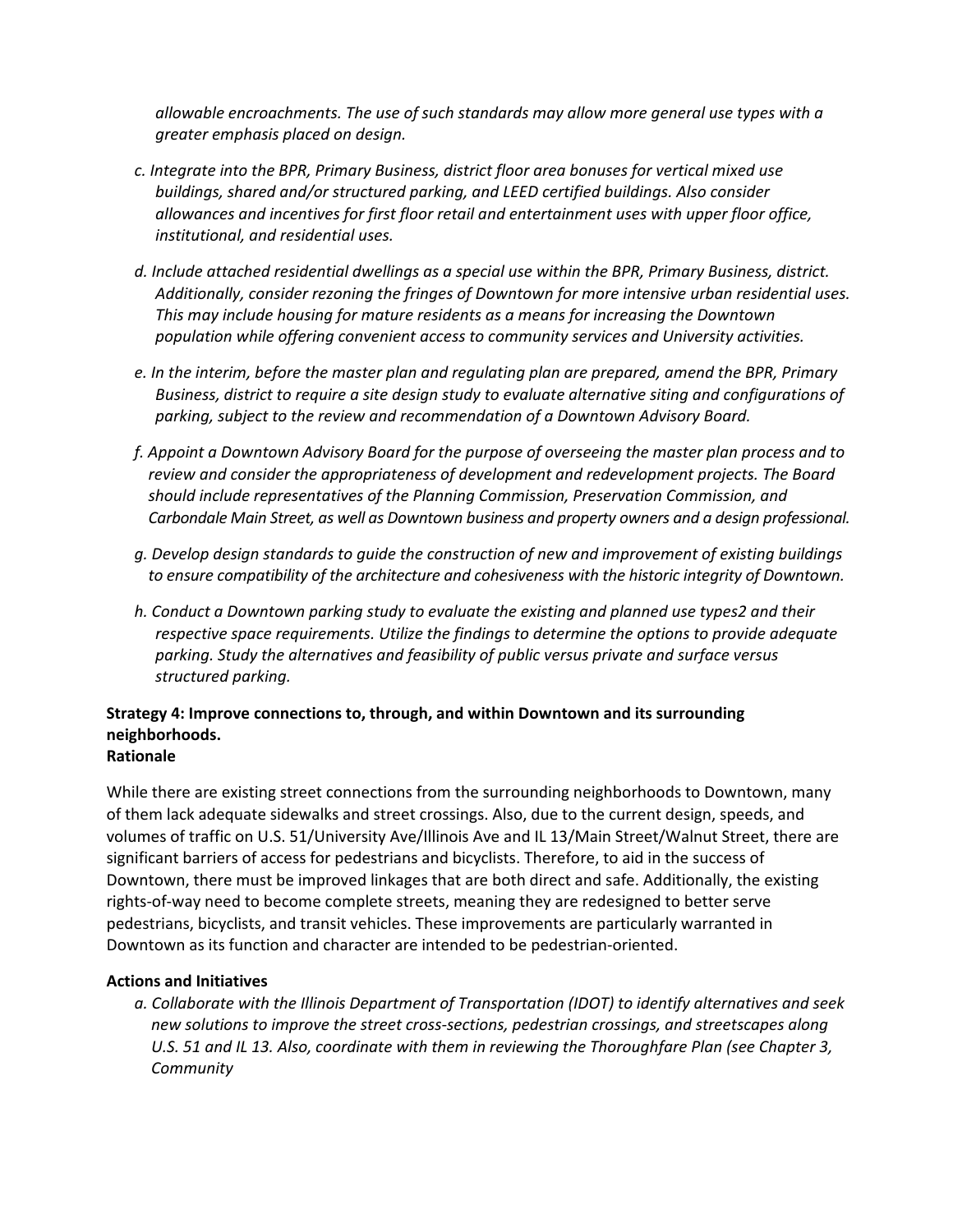- 2 The planned use types would be based upon the recommended business use study. Mobility) as to *possible alternatives to reroute tractor-trailer traffic out of Downtown. b. Perform a design study*  to evaluate the options to reduce the crossing widths of Downtown streets. In many instances, the *current widths are 70 feet or more, making it difficult and unsafe for suitable pedestrian crossings.*
- *c. Use street trees, building canopies and awnings, covered walkways, and other design treatments as pedestrian shelter from inclement weather.*
- d. Improve the pedestrian experience in Downtown with active storefront displays, informational and interactive kiosks, public seating, pedestrianscaled lighting, landscaped planters, public art displays, sidewalk cafes and displays, and points of historical references.
- *e.* Create a plan for pedestrian precincts and civic spaces within the Downtown district with *connections* to a city-wide network of sidewalks, bike lanes, pathways, and green ribbons.
- *f. Reconnect each of the adjacent neighborhoods to Downtown by way of sidewalk maintenance, improvements, and/or construction; handicap accessibility improvements at intersections* including curb cuts and ramps; pedestrian and bicycle actuated signal detectors; increased signal *timing for pedestrian crossings; possible alleyway pathways; and on-street, striped bike lanes.*
- *g. Identify improvement projects to create better pedestrian and bicycle linkages between Downtown* and the University. Such improvements may include crosswalk improvements along *Mill* Street with an improved and widened (as possible) esplanade on Mill Street to act as a refuge *for pedestrian crossing.*
- *h.* Provide adequate infrastructure and capital budget support for multimodal projects. An example of a strategic multimodal investment would be making the Washington Street corridor a *"complete street," which may include an onstreet bike lane, improved sidewalks, and streetscaping enhancements.*
- *i.* Identify commercial and residential properties that are experiencing, or at risk for experiencing, disinvestment and decline. Special emphasis should be placed on the corridors and entrances to *Downtown.*
- *j.* Establish a targeted infrastructure improvement program with identified funding incentives and *administrative assistance to aid in their redevelopment and aesthetic improvement.*
- *k. Adopt and enforce provisions that reduce blighting influences on corridors and in neighborhoods*.

### pp. 2.35-

# **Chapter 2. Land Use Character and Community Growth Strategy 2: Redevelop Town Square**

#### **Rationale**

Town Square is the site of the original town settled along the Illinois Central Railroad. Locally and historically significant buildings including The Dunaway Block and the F.A. Prickett Building, along with the Town Square Pavilion, remain (see Figure 2.13, Historic Properties). The recent demolition of the Tuscan Lodge changed  $-$  at least in the near term  $-$  the traditional fabric of this historically significant area. Near the same time, several other buildings on the east side of Washington Street, both north and south of E. Main Street, were removed, opening great new opportunities for returning Town Square to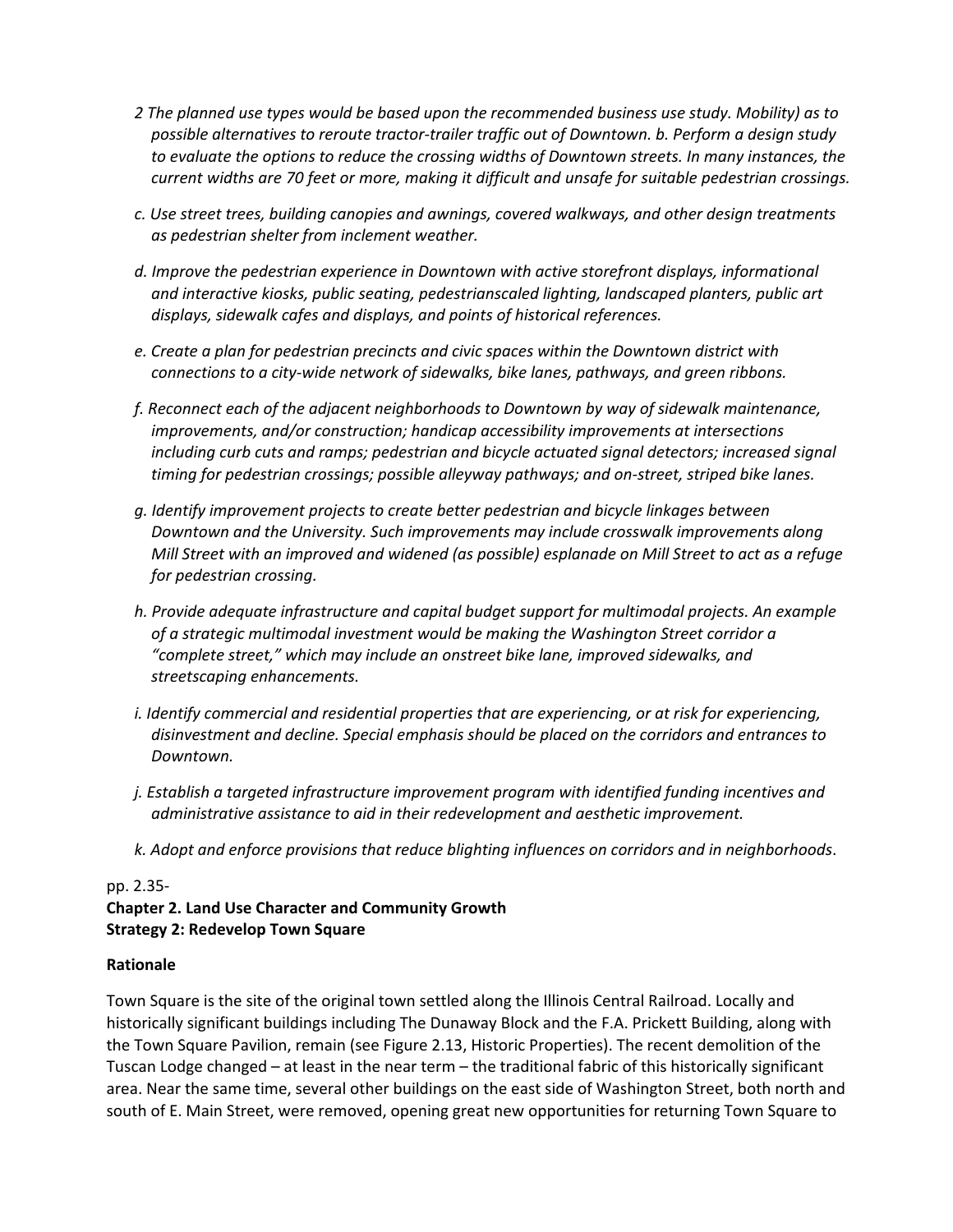its glory days. Its location serves as a gateway to Downtown and its proximity to the railroad affords great opportunity.

#### *Actions and Initiatives*

- a. Conduct a small area plan for Town Square, with boundaries extending from Oak Street on the north to Walnut Street on the south and from Illinois Avenue to Marion Street on the west and *east, respectively.* The purpose of the plan is to conceptualize its redevelopment as means for *drafting standards to ensure an urban character.*
- *b.* Consider expansion of the Tax Increment Financing (TIF) district to supplement the incentives *available through the Enterprise Zone.*
- *c.* Evaluate the feasibility of installing permanent facilities necessary to support the operations of *the farmer's market within the parking lot adjacent to the railroad and north of E. Main Street. An alternate site would be south of E. Main Street.*
- d. Transition the redevelopment with the adjacent businesses and neighborhoods through extended public improvements, on-street parking restrictions, and standards for rear elevations, buffering *of loading and service areas, and light and noise.*

### p. 3.13 **Chapter 3. Community Mobility –**

In these more densely developed areas, there must be an increased level of attention to design features and treatments.

In 2008, the City submitted an application for the Illinois Green Streets Initiative. This funding request was for tree planting along Grand Avenue, Giant City Road, Walnut Street, Main Street, and portions of U.S. 51, and while this grant was not funded it may be used as a basis for future planning. This proposal was consistent with the objectives of the Forestry Management Division, the charges of the Keep Carbondale Beautiful and the Carbondale Park District, as well as the input of residents received during this planning process. This is among the many opportunities for corridor enhancement. Others include:

- Pavement texturing in strategic locations such as Downtown, around SIU, entrances to historic and other special districts, etc.
- Public art displays (e.g. sculptures, monuments, etc.) in the public right-of-way. Pedestrian amenities like benches, trash receptacles, planters, low-level lighting, and interpretive displays.
- Preservation and/or enhancement of natural features such as woodlands, wetlands, prairielands, etc.
- Upgraded standards for light poles and fixtures, as well as signal poles and mast arms.
- Parallel facilities such as trails, green utility corridors, etc.

### They suggest a streetscape master plan p. 3.17

### **Multi-modal project noted p. 3.21**

there has been public dialogue as to the warrant for a multimodal transit center at (or near) the Downtown Amtrak Station. This would allow better coordination of routes, times, and providers, thereby potentially increasing ridership and generally improving local and regional mobility. It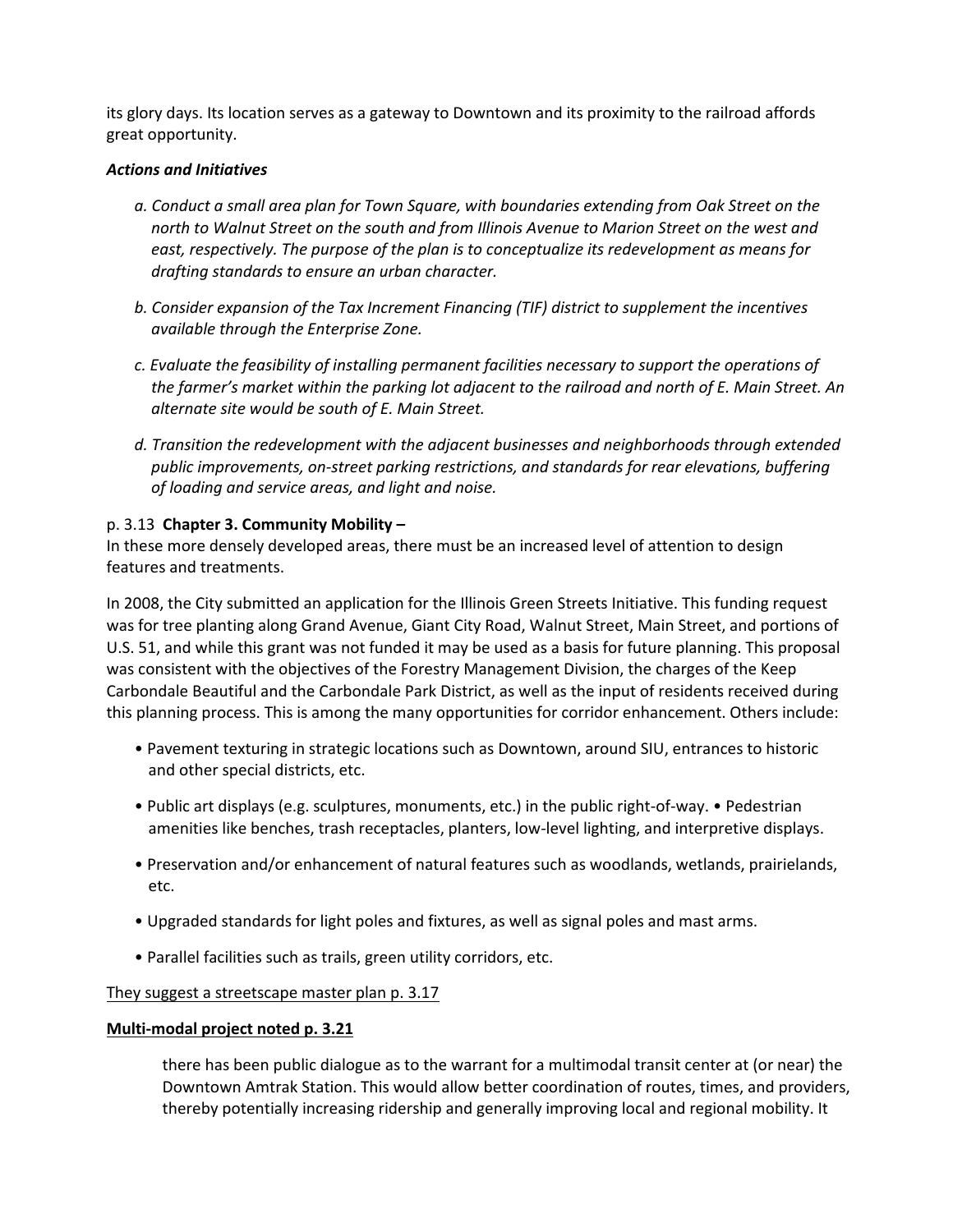could also serve as an impetus for a significant mixed use Downtown redevelopment project focused around a transit station. It could be a central hub for a citywide transit system with connections to the Amtrak Service to Chicago, Greyhound service to St. Louis and Chicago (and beyond), direct transfers to Jackson County Mass Transit (see Figure

#### p. 3.22 *Actions and Initiatives*

- a. Study the warrant for and feasibility of a multi-modal transportation center at or near the Amtrak *Station in Downtown Carbondale. An expanded complex or entirely new facility should be contemplated near the existing station. Improvements will not only include expanded access, but can include aesthetic improvements as well. One current initiative displayed in Figure 3.15,* Amtrak Station Improvements is the sound wall and art installation that serves as a sound buffer *for adjacent residential units* while offering a home for public art displays.
- *b.* Seek to become actively involved in the state discussions concerning the improvement of Amtrak's *Illinois routes (now operating between Chicago and Carbondale, St. Louis, and Quincy). While most current studies are focused on upgrading the Chicago to St. Louis route to 110- mile per hour* service, there is interest in improving all the Midwest rail lines. Presumably, studies would be *performed* on the Carbondale route in the future to analyze the possibility of rail infrastructure *improvements.*
- *c. Coordinate with the officials of the Canadian National railroad to further improve safety conditions at all railroad crossings. The City may consider the designation of "quiet zones"* whereby passing trains are prohibited from sounding their horns in order to decrease the noise *level* for nearby residential communities. The train horns can be silenced only when other safety *measures compensate for the absence of the horns.*

### **Chapter 4 – Housing**

#### p. 5.4

### Focus Area 4.4 – Designing neighborhoods and developments as sp ecial places

d. Continue to monitor investor interest in Downtown residential projects, including attached single-family, multi-family, and residential-over-retail opportunities. Work with private interests to pinpoint and remove or reduce barriers to new development and redevelopment in and around Downtown.

#### **Chapter 5 Economic Development p. 5.4**

### Focus Area 5.2: Maximize the potential of Southern Illinois Healthcare and Memorial Hospital of Carbondale as an economic development tool.

- Strategy 1: Encourage the future growth and expansion of Memorial Hospital of Carbondale.
- Strategy 2: Develop a plan to link the Hospital with the downtown to integrate the hospital as a *part of downtown.*
- Strategy 3: Provide assistance with the location of an extended stay facility or the development of *urban housing options for employees of the hospital.*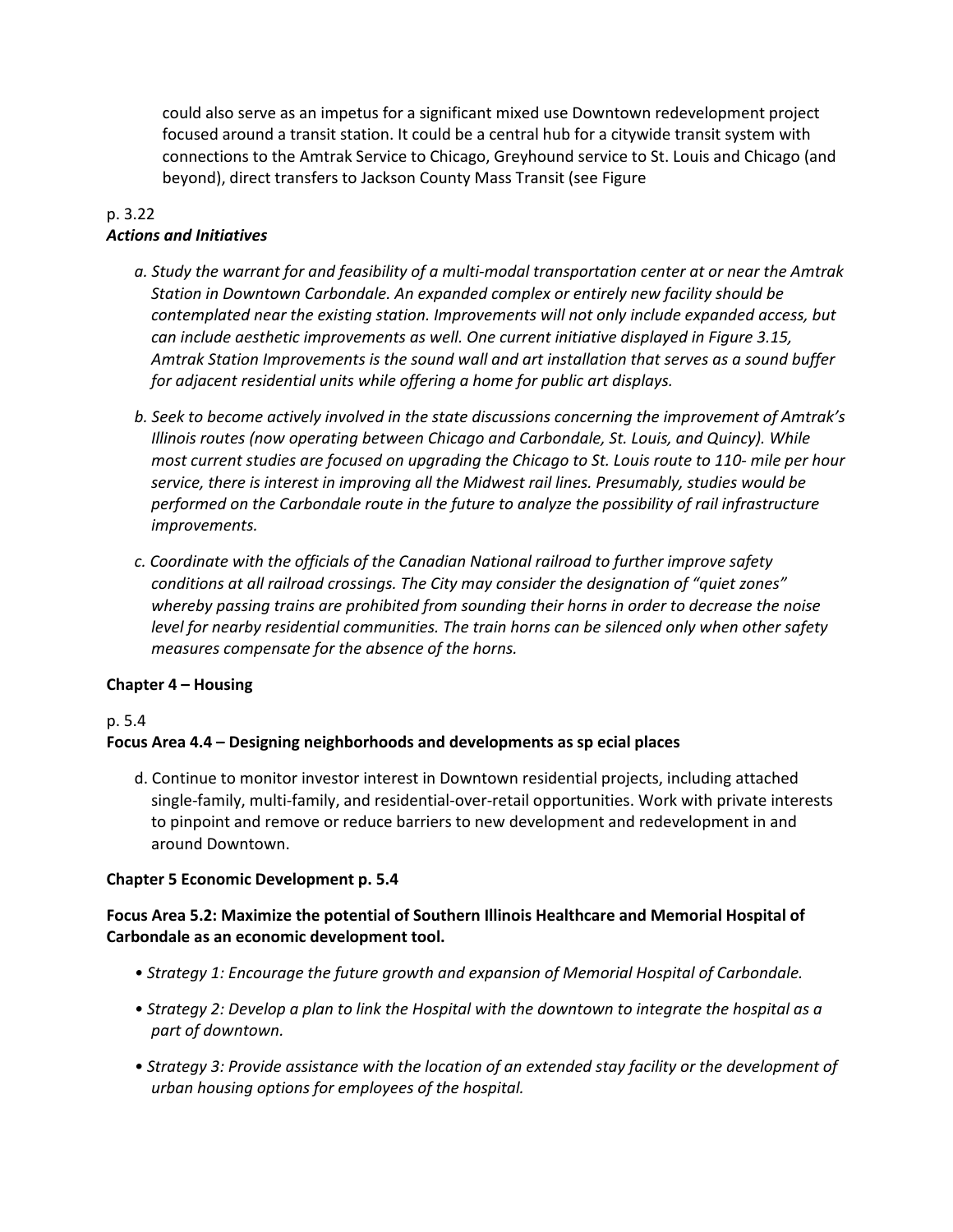#### Focus Area 5.4: Revitalize Downtown and connect the City's major downtown institutions.

- Strategy 1: Redevelop the area connecting the downtown with the University, and Memorial *Hospital. This includes, among other areas, "the Strip" and the Town Square.*
- Strategy 2: Work to retain and expand existing storefront businesses and maximize adaptive reuse of upper floors for office and work / live lofts.
- Strategy 3: Expand the size and visibility of the City's arts, culture, and tourism markets.
- Strategy 4: Improve the physical appearance of the streetscape and infrastructure through *adoption of development standards that will lead to a consistent identity.*
- Strategy 5: Continue supporting Carbondale Main Street in programs and services provided to *market downtown for new business investme*nts.

### **5.4 Plan Focus Areas and Strategic Recommendations**

Focus Area 5.1 – Maximize and leverage the resources of SIU to expand and enhance the economic **growth of Carbondale and the region.**

### **Strategy 1: Partner closely with SIU to improve the physical setting surrounding the campus including new on/off campus housing and upgraded infrastructure. Rationale:**

Carbondale lacks a strong "college town" atmosphere where the campus is tightly knit into the fabric of the community. This partly has to do with the scale of campus buildings and the different periods and styles of development immediately adjacent to it. It also has to do with the fact that the campus grew up around the City rather than the other way around. The result is a campus in the City but not of the City.

Although aesthetics and the physical environment can sometimes be overemphasized in terms of what they mean for economic development, they do affect the community's overall place-quality and have strong implications for talent attraction. A stronger town-gown relationship manifested in buildings, streets, and land uses that relate to each other and visually connect the City to the campus, would help Carbondale seem more collegial and would likely improve the flow of people and commerce between them. It may also help the City better capture the expenditures resulting from visitations to the campus.

There is strong evidence suggesting that prospective students, as well as campus-bound retirees, select not just the school, but the whole community. Therefore, it seems plausible that a more integrated and unified urban environment with attractive and interconnected on-campus and off-campus districts would help attract more people to the community. As cited in Chapter 2, the Washington Street corridor is one opportunity area for connecting the University and Downtown (Figure 5.3, Town-Gown Connections). Additionally Illinois Avenue (known locally as "The Strip") lacks a unified identity and connectivity to the campus.

To create a stronger college town brand identity, the City and SIU must continue to work closely together on major development projects; particularly at the edges of campus. The goal would be to mesh boundaries, balance infrastructure needs, and ease movements between the campus and the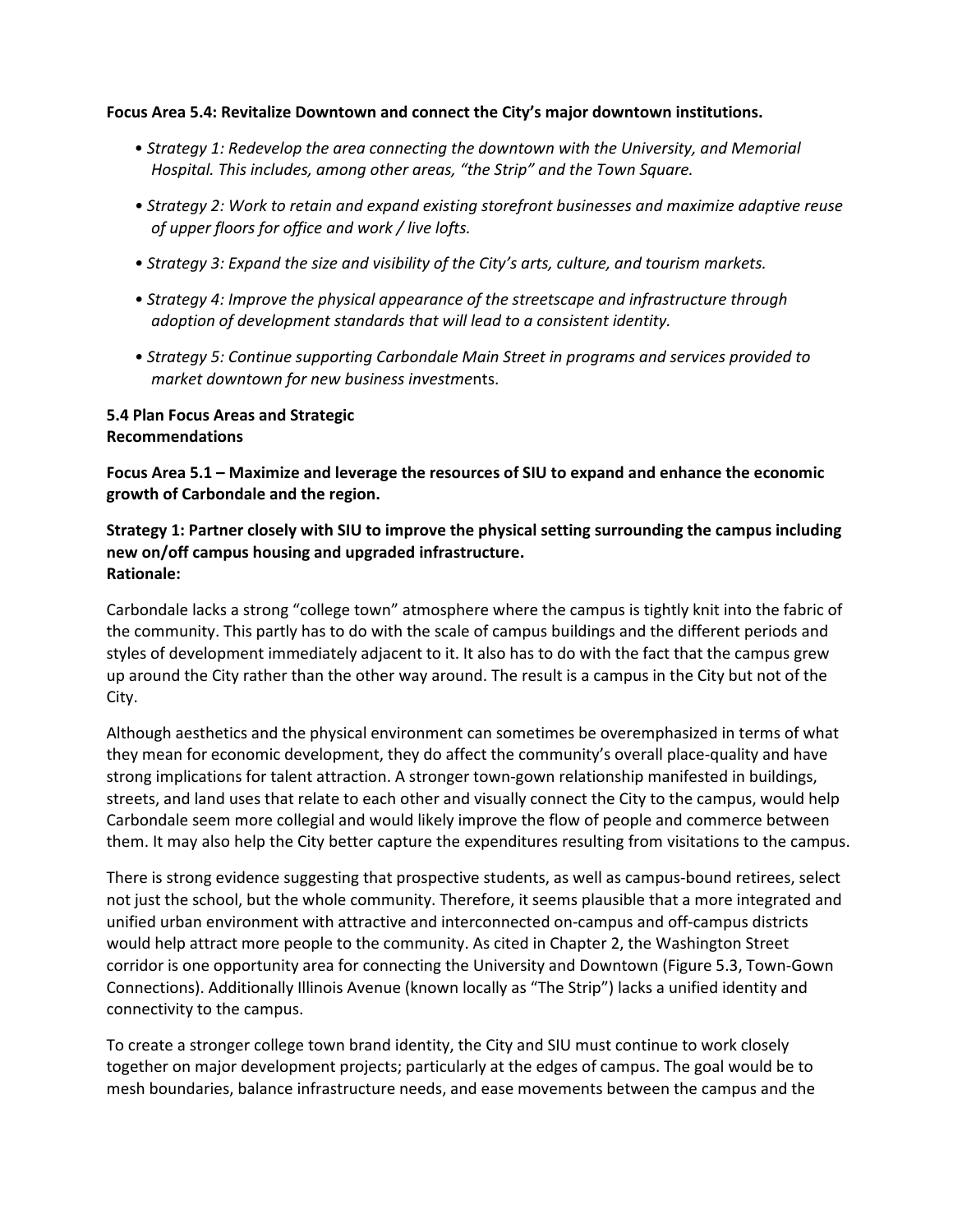larger community. The ultimate goal is to help the campus realize its full potential as an economic driver, downtown redevelopment catalyst, and brand identifier for the City and region.

#### *Actions and Initiatives*

- *a. Work collaboratively to redevelop the campus town area as a mixed-use, transit-served urban neighborhood facing Mill Street.*
- *b.* Seek ways for the City and University to "go green" together by coordinating: recycling programs, *the bulk purchase of fleet vehicles, the sourcing of local products and services, co-investing in redundant, clean energy and cogeneration pilot projects, etc.*
- *c. Adopt a policy allowing (solicit) broadband vendors to place fiber-optic conduit in streets during major roadwork and utility extension projects.*
- *d. Seek State and Federal funding to establish a fully functioning downtown WIFI district.*
- *e.* Integrate the university's transit service into all corners of downtown. Coordinate this service with *other transit modes (existing and planned).*

### *5.9 Actions and Initiatives:*

- *a.* Schedule regular recruitment visits to the business incubator to meet promising business owners; *impress* upon them that the City wishes to keep them in the City as they grow to scale; and advise *them* of the potential locations, incentives, and assistance available through the City.
- *b.* Encourage entrepreneurship education/training at the high school and technical college levels.
- *c. Talk with SIU, arts groups, and private developers on the potential for an arts incubator in the city – preferably located Downtown.*
- d. Conduct regular dialogues with the Office of Regional and Economic Development on the need for *business accelerator facilities to compliment the incubator. Work to locate sites and developers when the opportunities arise.*
- *e. Aggressively assist SIU in expanding or creating newer phases of the University Research Park as*  demand warrants; including assistance with land assembly and infrastructure. Demonstrate *leadership* in regional initiatives, such as Connect SI, that seek to expand local broadband services.
- *f. Seek opportunities to joint-venture on shared City/campus cultural and recreational facilities.*
- *g. Solicit the development of a downtown hotel and supporting commercial and residential uses to better serve visitors to SIU and Memorial Hospital, and maximize the capture of visitor spending.*

### pp. 5.10-5.12

# **Healthcare and Memorial Hospital of Carbondale as an economic development tool Strategy 1: Encourage the future growth and expansion of Carbondale Memorial Hospital. Rationale:**

Since opening their doors in 1959 Memorial Hospital of Carbondale has become a dominate employer for the community and region and has continued to expand their facilities and healthcare services. Memorial Hospital, as depicted in Figure 5.4, Memorial Hospital, is part of the Southern Illinois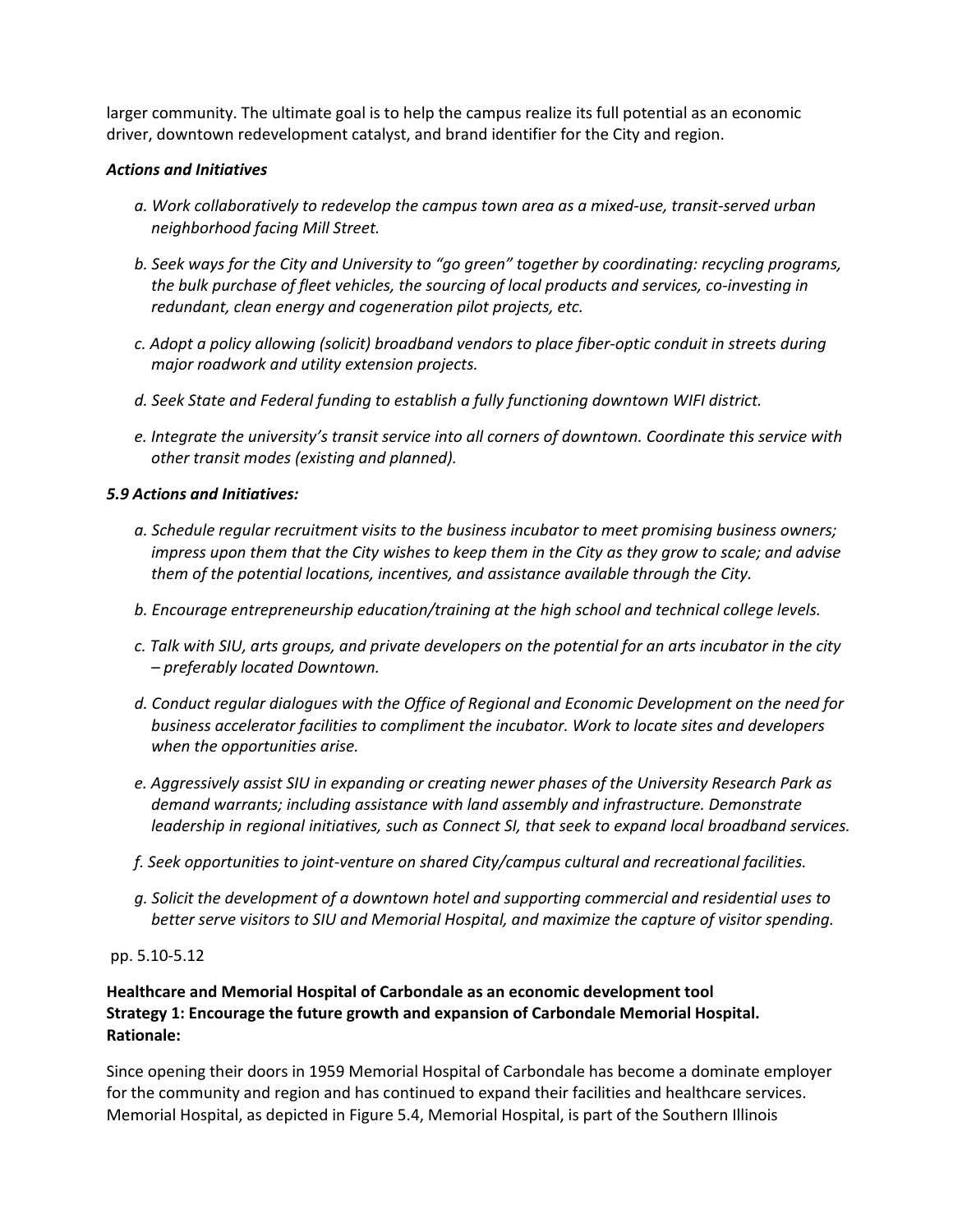Healthcare System and is the largest facility in their system serving southern Illinois as a regional medical center. The Hospital is located on West Main Street just west of the downtown and is surrounded predominately by residential neighborhoods. As a major employer and healthcare provider for the region, and as a major generator of visits into the City, the Hospital is integral to the regional economy. Therefore, an ongoing dialogue with the Hospital administration and SIH management to discuss ways to enhance the hospital's plans to expand needs to be initiated as part of the City's own economic expansion plans.

### *Actions and Initiatives:*

- *a.* Schedule periodic meetings (quarterly or semi-annually) with the Hospital Administration to develop strategies and *initiatives* that would mutually benefit the Hospital and the community.
- *b. Review the existing zoning and land uses of the area bordering the Hospital and identify areas that may be suitable for future expansion of facilities.*
- *c. Consider infrastructure improvements in the area that would accommodate and support future Hospital expansion*.

#### **Strategy 2: Develop a plan to link the Hospital with the downtown to integrate the hospital as a part of downtown. Rationale:**

Memorial Hospital is strategically located in the core area of Carbondale immediately west of the downtown area. The Hospital fronts along West Main and University Avenue providing easy vehicular access to the Hospital complex. However there is a perceived disconnect to the downtown due to the location along two major highways with heavy traffic volumes. The large daytime population at the Hospital, including employees and visitors, should warrant some efforts to improve the connectivity of the Hospital to the downtown.

#### *Actions and Initiatives:*

- a. As part of plans to improve the streetscape of downtown, ensure that improvements extend *along West Main Street to the Hospital.*
- *b. Improve street lighting to encourage walking and provide security.*
- *c. Coordinate a "shop and eat downtown" campaign with Carbondale Main Street geared toward Hospital staff, employees and visitors.*
- *d. Look at ways to enhance direct physical connections and linkages to the Hospital.*

## **Strategy 3: Provide assistance with the location of an extended stay facility or the development of urban housing options for employees of the hospital. Rationale:**

The Hospital continues to add more professional medical staff and serves as a facility where doctors are completing their training in residency. As the hospital continues to grow, the demand for housing will grow as well. This demand will create opportunities to provide short term and long term housing options. Preferably such housing can be located in close proximity to the Hospital and the Downtown where essential services are easily accessible and many young professionals desire to live.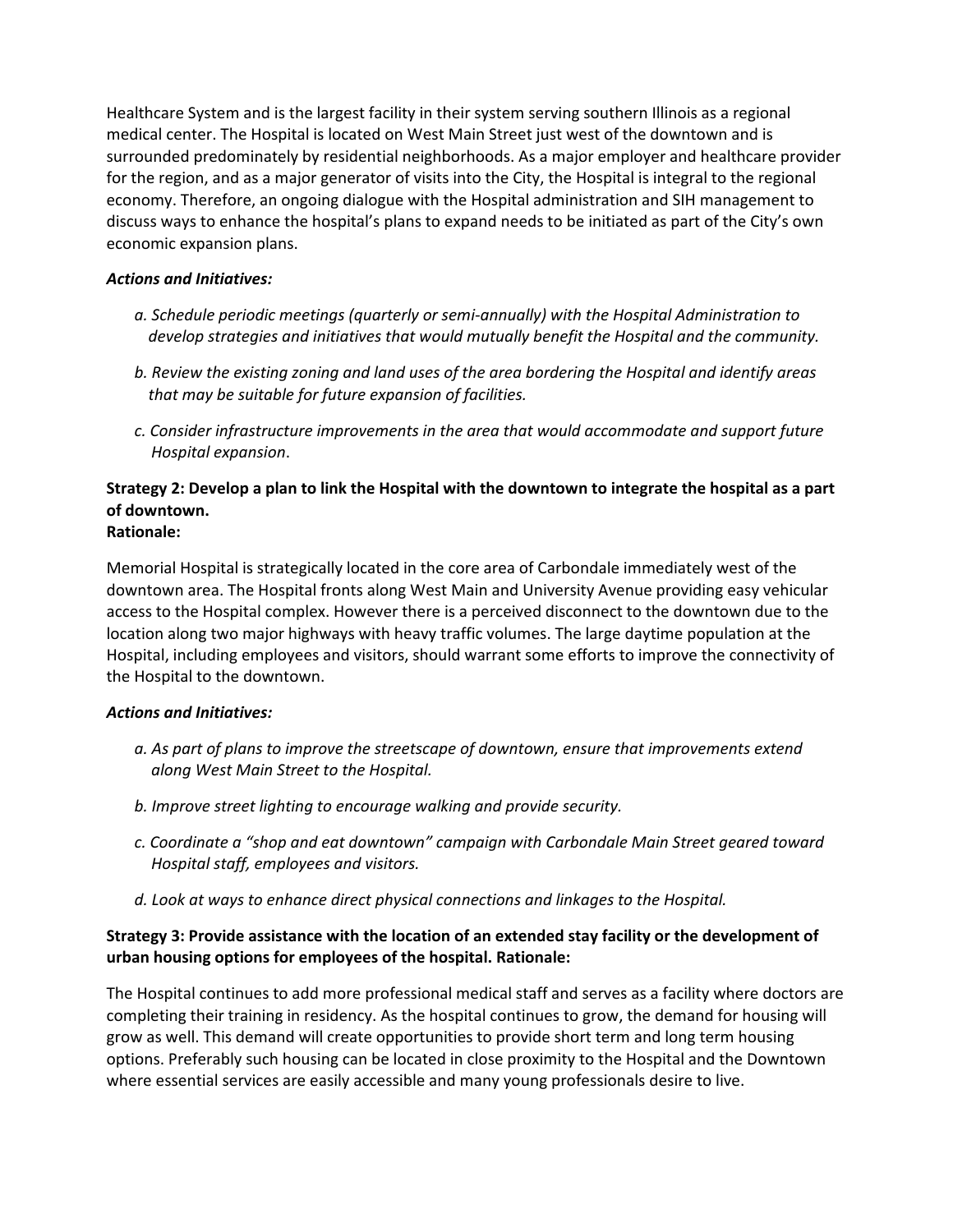#### *Actions and Initiatives:*

- *a. Form "task force" comprised of Hospital and City representatives to assess the needs for housing*  and explore options that could fill this need.
- *b. Research financial programs that could be blended together to develop a multiuse project.*
- *c. Inventory and prioritize potential sites and locations*

# p. 5.13 **Focus Area 5.3**

### **Strategy 2: Continue to support the Enterprise Zone and encourage the use of additional programs including TIF districts that would encourage new economic growth. Rationale:**

The City of Carbondale has a state designated Enterprise Zone that encompasses part of the downtown as well as other major business and industrial areas within the City. Through the Enterprise Zone, businesses that locate or expand their facilities are entitled to certain local and state tax related benefits. In addition to the Enterprise Zone, the City established a Tax Increment Financing (TIF) District in 2004 that encompasses 31 acres of the downtown. The TIF provides direct financial benefits focusing on bringing new investments to the downtown. Both of these programs have been successful in stimulating new business investments and are important components of the City's overall economic development program.

### *Actions and Initiatives:*

- a. Develop guidelines for the redevelopment of properties owned by the City in the downtown and *actively solicit developer proposals.*
- *b.* Explore the expansion of the TIF District to include areas that are suitable for development.
- *c.* Consider forming public/private redevelopment organization with the authority to acquire *property and advance projects.*

### p. 5.13-5.16

### Focus Area 5.4 – Revitalize Downtown and connect the City's major downtown institutions

### **Strategy 1: Redevelop the area connecting the downtown with the University and Memorial Hospital.** This includes, among other areas, "the Strip" and the Town Square. **Rationale:**

As suggested elsewhere, Downtown Carbondale lacks a clear focal point and the kind of urban density that would make it truly active and explorable. The streets connecting its major features are thinly developed and carry high volumes of traffic, and most of the housing is of older stock and low value. All of this creates a downtown that is attractive and interesting in certain spots, but not in totality. There is also a lack of synergy and economic spillover between some of the important attractions located in and near downtown, including the University and Memorial Hospital, resulting in a likely loss of economic capture from the tens of thousands of visitations to these institutions each year. Many of the recommendations below overlap with, or reiterate those cited in Focus Area 1, and Chapter 2.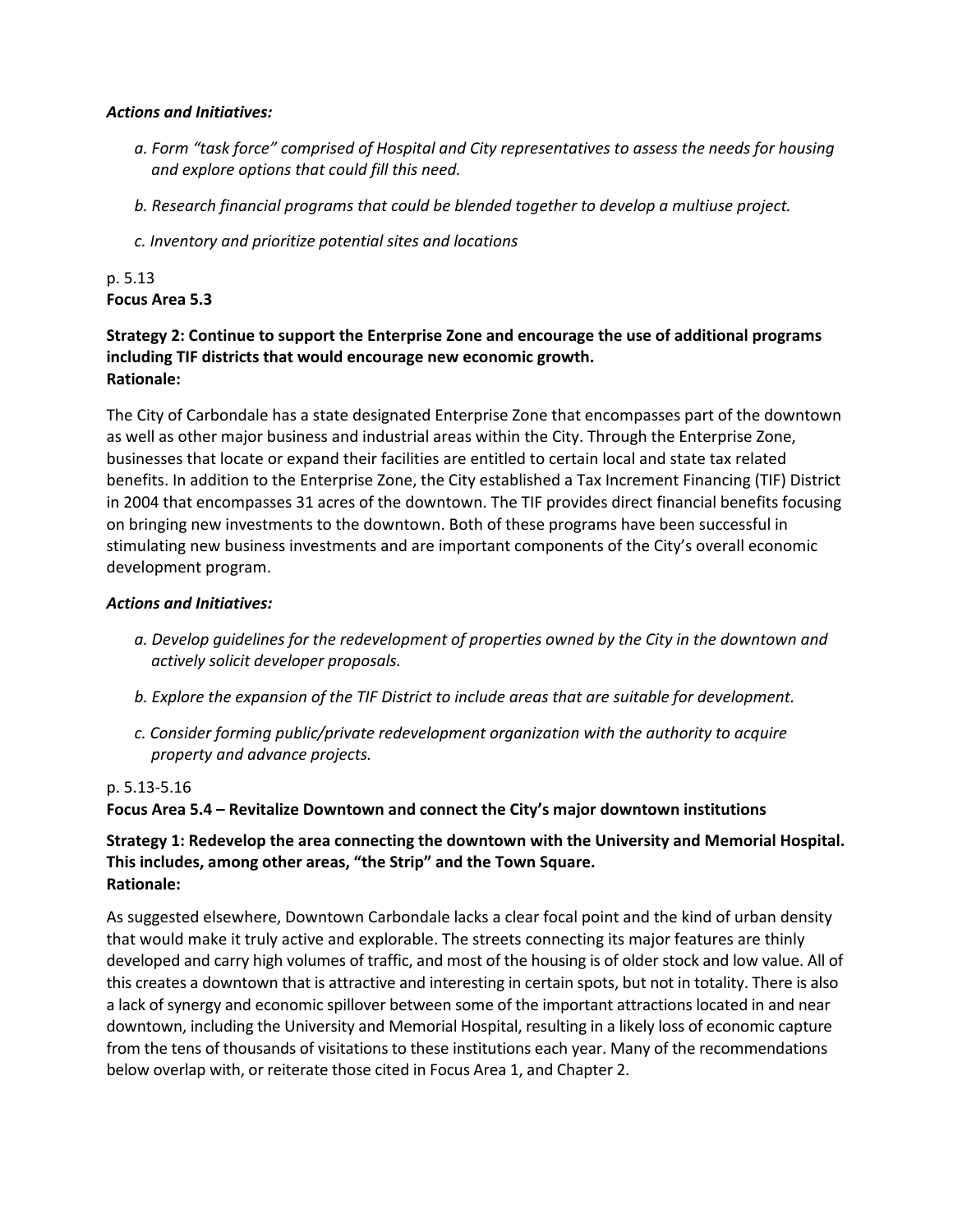#### *Actions and Initiatives:*

- *a. Create a redevelopment agency to lead the redevelopment of catalytic projects downtown, such as new urban (market-rate) housing and mixed-use projects. Redevelopment should be targeted*  to sites that are clearly blighted and those that help fuse together important centers of activity *within close proximity to major employment nodes.*
- *b.* Work with Carbondale Main Street to put together an interactive database of downtown properties, *their* ownership, use, size, tax assessment, special features, and availability for rent or sale.
- *c.* Conduct a developers'/brokers' roundtable to assess developer interest in downtown and the type *of desired City or redevelopment authority support.*
- d. Identify potential sites and solicit interest in a new downtown hotel from developers and hotel *operators.*
- *e. Work on aggressive code enforcement downtown to eliminate eyesores and encourage repairs and rehabilitation of older historic buildings.*
- *f. Expand or create a new TIF district, and look for opportunities to assemble larger redevelopment sites. Solicit developer interest in redeveloping larger parcels.*
- *g. Experiment with a peak-time shuttle-loop service connecting SIU, Memorial Hospital, the Town*  Square, and the Civic Center.

#### Strategy 2: Work to retain and expand existing storefront businesses and maximize adaptive reuse of upper floors for office and work / live lofts. **Rationale:**

An effective way to revitalize downtown is to help existing retail businesses prosper and recruit new businesses to provide a service not previously existing. Many downtown businesses are one-of-a-kind and exhibit a uniquely local flavor. Basic efforts to help these businesses stay alive, through "buy local" campaigns and outreach programs intended to extend technical and financial assistance, are sometimes forgotten in communities' efforts to recruit new businesses. At the same time, upper floors are often under utilized and vacant . Adaptive reuse to apartments or office space can provide economic benefits to both the downtown and to those who own the building.

#### *Actions and Initiatives:*

- a. Work with Carbondale Main Street and the Carbondale Chamber of Commerce as a joint venture *to* encourage co-marketing and the promotion of special events, and to build support for a *potential future Business Improvement District (BID).*
- *b.* Expand/promote the City's façade loan program to include outright façade

*grants, and work to connect existing businesses to other available business development resources.*

- *c. Work to encourage the launch of a "buy local" campaign with the Carbondale Main Street.*
- d. Highlight and recognize local businesses that choose to locate downtown.
- *e.* Identify buildings with under utilized upper floor space that could be converted to apartments or *other suitable uses and help owners understand* the benefits. Strategy 3: Expand the size and visibility of the City's arts, culture, and tourism markets.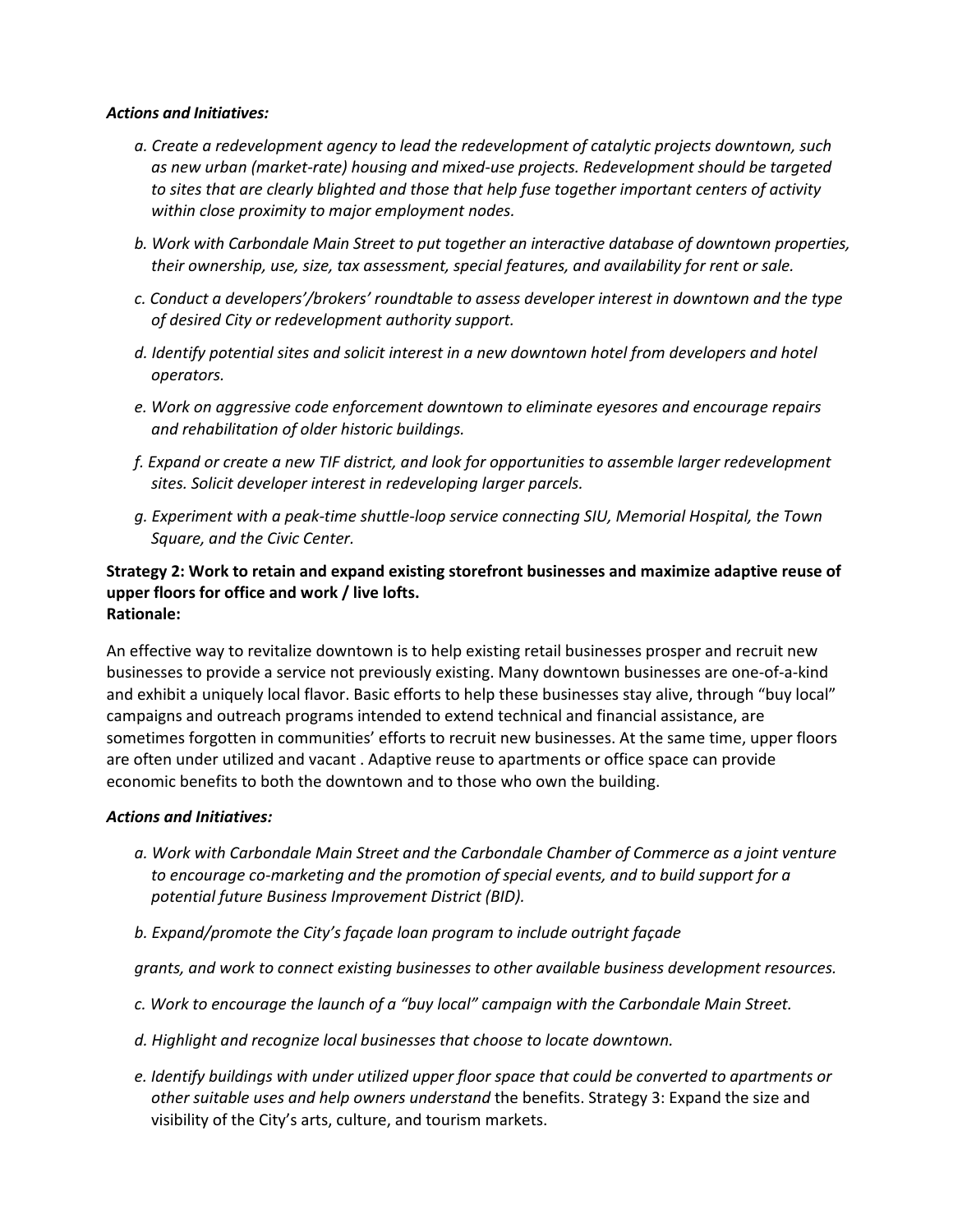### **Rationale:**

The presence of SIU infuses the City with a cultural atmosphere that is unusual for a City of its size. As the main talent center for the region, Carbondale has the opportunity to exploit the cultural vibe already present in the City to new business and tourism opportunities. Building the City's art and culture scene coincides with a focus on local entrepreneurship and is also an important piece of an overall talent attraction and retention strategy. A stronger arts presence would also strongly position Carbondale as the figurative "visitor center" for the region, supporting (and capitalizing on) its growing tourism and retiree markets.

### **Actions and** *Initiatives:*

- a. Work with Carbondale Community Arts and other local arts groups to establish an arts quild. *Determine interest in the formation of an arts co-op or arts incubator to be located in a visible downtown location.*
- b. Work with Carbondale Main Street to sponsor an art walk and gallery night event, and special *public* art installations. A recent public art installation can be found at Friendship Plaza, as depicted in Figure 5.5, Public Art Installation.
- *c. Support and promote the efforts of the Southern Illinois Music Festival in extending cultural music experiences to area residents of all ages and backgrounds. Encourage the use of venues throughout Carbondale and expand the tourism potential of this popular program.*
- d. Encourage the small business development center to develop a special entrepreneurship module *specifically oriented to artist-run businesses.*
- *e. Encourage local businesses to sponsor or commission special arts projects. Seek financing through local foundations, corporate sponsors, and TIF/BID revenues.*
- f. Solicit developer interest in creating affordable artist (live-work) housing downtown with ground*floor gallery space.*
- *g. Consider public art displays to be exhibited on a rotating basis on the town square and other public places.*

### Strategy 4: Improve the physical appearance of the streetscape and infrastructure through adoption **of development standards that will lead to a consistent identity. Rationale:**

The overall physical appearance of the downtown including streets, sidewalks, lighting and other public infrastructure is present appearance of the downtown infrastructure lacks uniformity.

#### *Actions and Initiatives:*

- *a. Develop design guidelines for new projects including uniform streetscape design standards.*
- *b.* Prioritize streetscape improvements and seek funding programs to help cover the costs.
- *c. Continue to provide funding to businesses for façade improvements. Strategy 5: Continue to*  provide support to Carbondale Main Street in programs and services to market downtown for *new business investments.*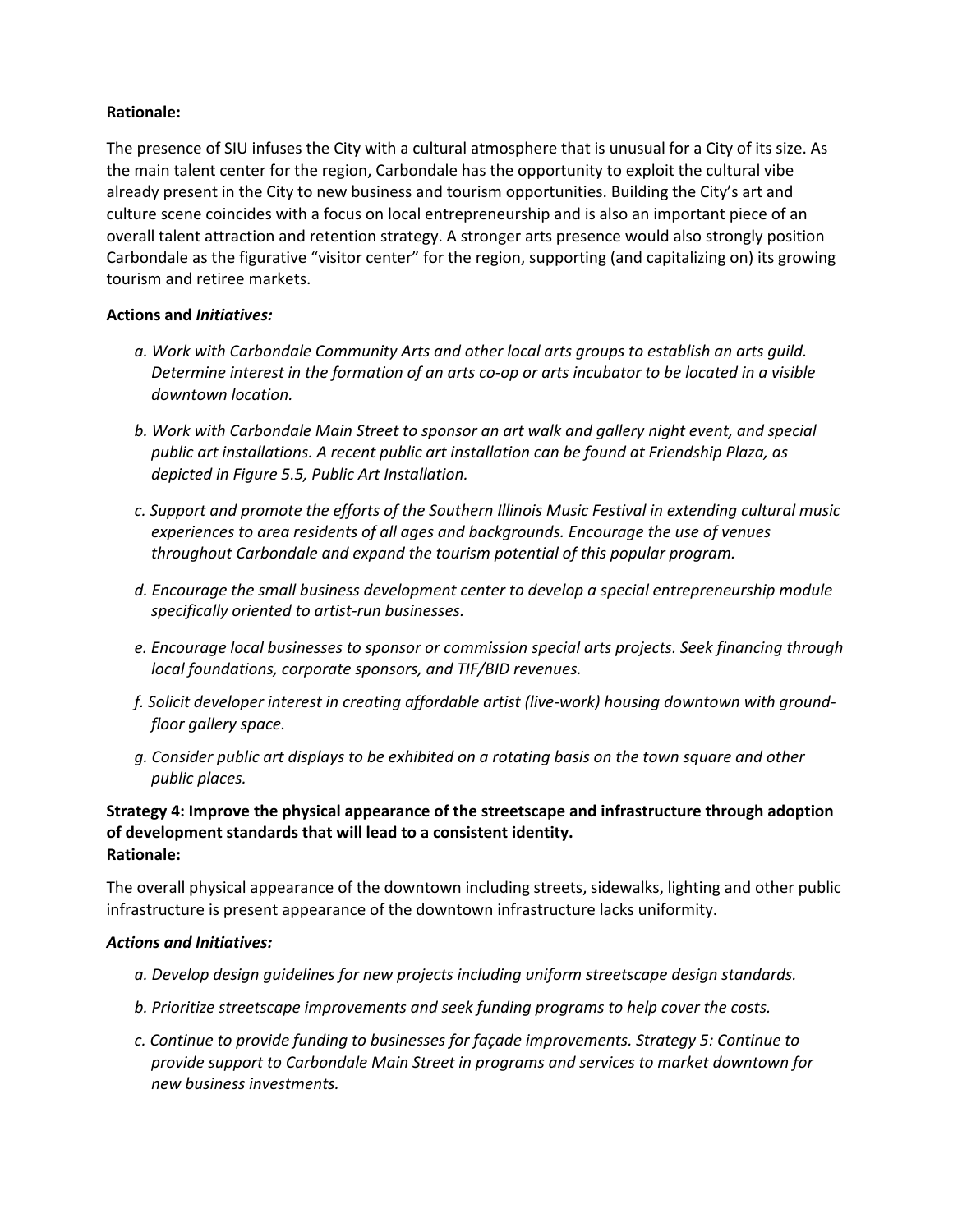### **Rationale:**

Carbondale Main Street (CMS) is an organization recognized by the City to promote downtown redevelopment and revitalization. The organization receives funding from the City along with tax revenue from a Special Service Area and membership fees and donations. Besides recruiting businesses and promoting the downtown for new investments CMS also hosts events to attract residents downtown.

### *Actions and Initiatives:*

- *a.* The City should continue annual financial support to maintain the operations of Carbondale Main *Street.*
- *b.* Encourage City staff to participate by sitting on the Board of Directors and serve on active *committees.*
- *c.* Support the extension and expansion of the Special Service Area as a means to finance the *operations of CMS.*
- *d.* Continue the bi-annual downtown walk with City staff to help identify areas that require improvement.

### $p. 5.19 - call-out$ **REDEVELOPMENT AUTHORITY**

Unlike most TIF joint review boards, which are mainly involved in the technical aspects of district management and periodically responding to funding requests, a Redevelopment Authority is typically charged with actually leading the implementation of a downtown master plan. Working as an arm of City government, and with the assistance of City staff, they are actively involved in such things as: land development strategy, property acquisitions, deal structuring, loan underwriting, developer recruitment, and the negotiating of developer agreements. They are not building developers or property managers in the typical sense, but instead work on the land assembly and financing side of development. However, in cases where public buildings are planned, they may act as project developer of record. Most redevelopment authorities operate as an agent of the City and serve at the pleasure of the Mayor and City Council. In some cases, they have bonding and condemnation authority, although this is usually the exception and not the rule.

Board members consist of council members and other motivated advocates for Downtown who can contribute valuable knowledgeable in areas such as business planning and development, financial management, real estate development, construction management, legal, marketing and promotions. Redevelopment Authority boards generally serve under the aegis of the City Council and are supported by dedicated community development staff. Their funding typically comes from TIF revenues, block grants, and development fees. The advantage of redevelopment authorities is their power to act on behalf of (and sometimes with the full faith and credit of) the City and their dedicated funding streams. Disadvantages include their beholdeness to public process, which can prevent them from acting quickly or with confidentiality as opportunities arise, and can expose their dealings to City "politics".

# $p. 5.22 -$ Call-out **DOWNTOWN DEVELOPMENT AUTHORITY**

Development Corporations are sometimes structured the same way as redevelopment authorities and can be involved in the same types of activities. The term "development corporation" however, usually connotes a higher degree of autonomy from City government and is often structured as a private or